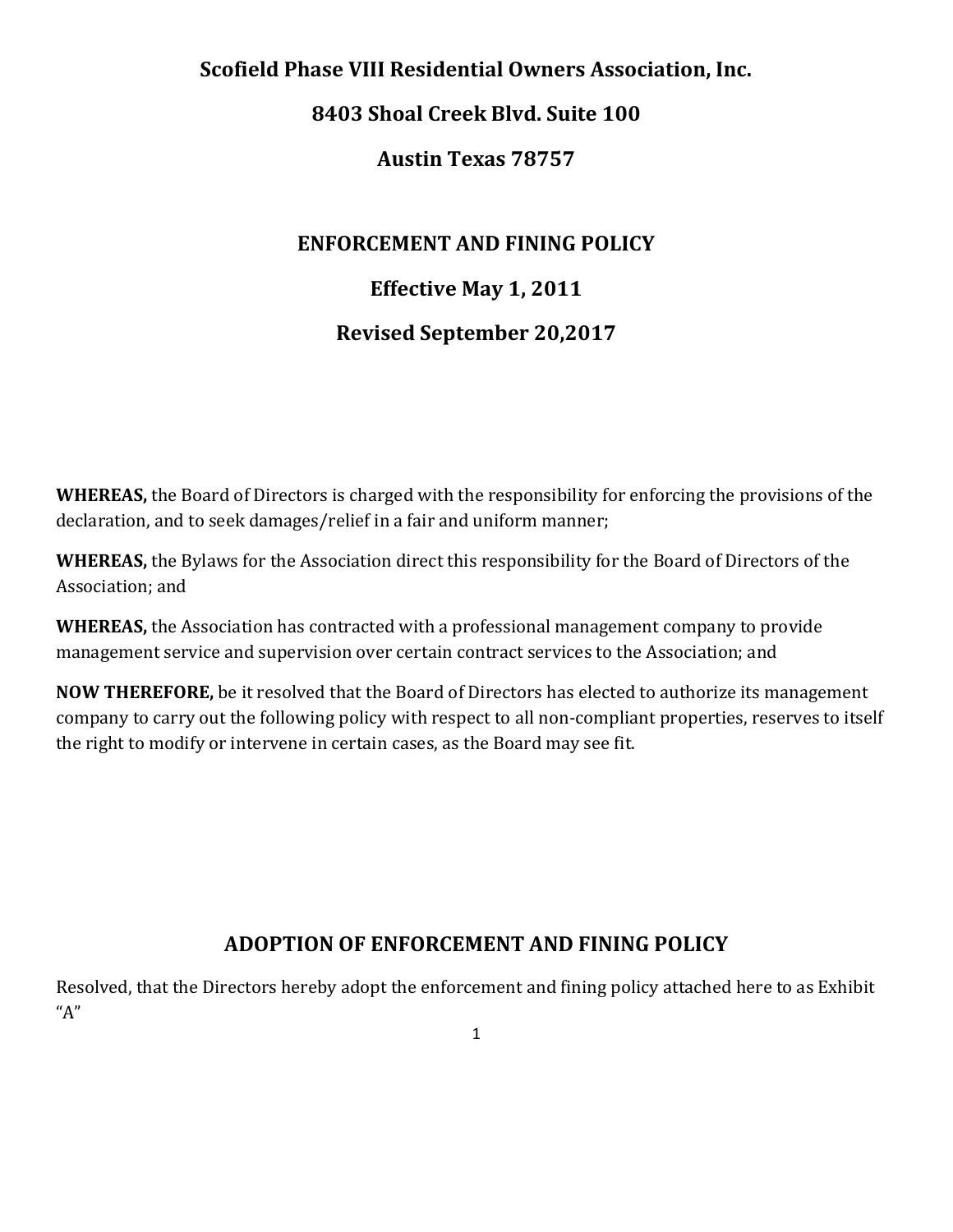This is to certify that the Board of Directors adopted the foregoing resolution by unanimous consent, effective as of May 1, 2011, until such date as it may be modified, rescinded or revoked.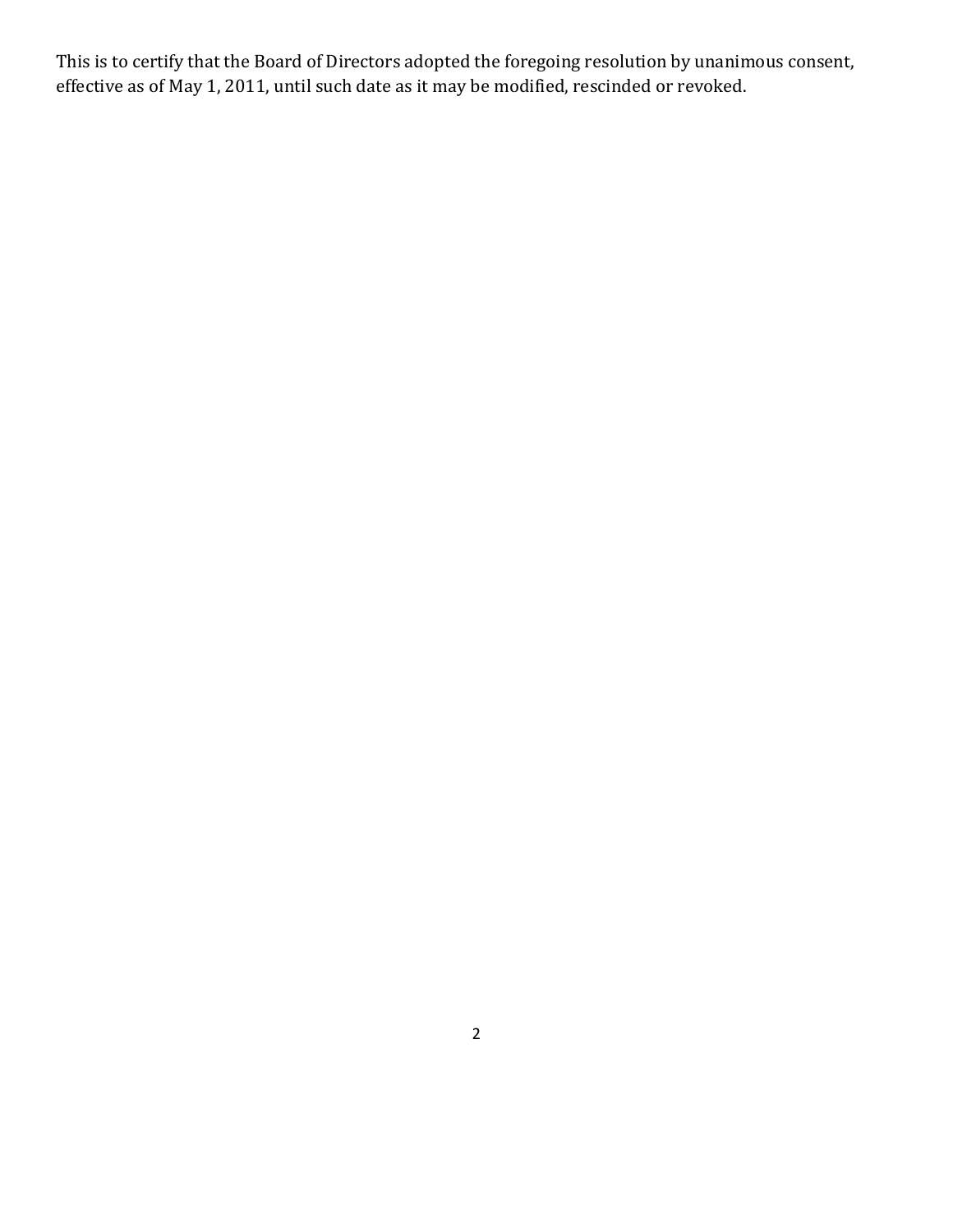# **EXHIBIT "A"**

## **Scofield Phase VIII Residential Owners Association, Inc.**

## **8403 Shoal Creek Blvd. Suite 100**

## **Austin Texas 78757**

#### **ENFORCEMENT AND FINING POLICY**

#### **Effective May 1, 2011**

### **Revised September 20, 2017**

The purpose of this policy is to establish guidelines for some of the frequent types of violations addressed in the Deed Restrictions. It is not intended to be an entire list of all possible violations. For more complete information, please refer to the Declaration of Covenants, Conditions and Restrictions for the Scofield Phase VIII Residential Owners Association (henceforth referred to as the CCRs). The goal of adopting this policy for violation notification is to make the homeowners aware of ongoing problems that affect their neighbors and the overall quality of the neighborhood. The violation process as further explained below includes multiple notifications, ample time to take corrective actions and opportunity to request a hearing with the Board, an objective third party. The Enforcement and Fining Policy strives to provide an incentive for homeowners to address ongoing problems in their community that are continuing without correction. Refusal of the violating party to take corrective actions when notified of a violation will be followed with a monetary penalty that is contributed to the process of improving our neighborhood. An owner will have the opportunity to contest any fine that is assessed against them; the process will be stated on the Notice.

## **Authority**

The Scofield Phase VIII Residential Owners Association CCRs were recorded in Volume 1225 Page 1 of the Real Property Records of Travis County Texas, (together with all subsequent amendments, the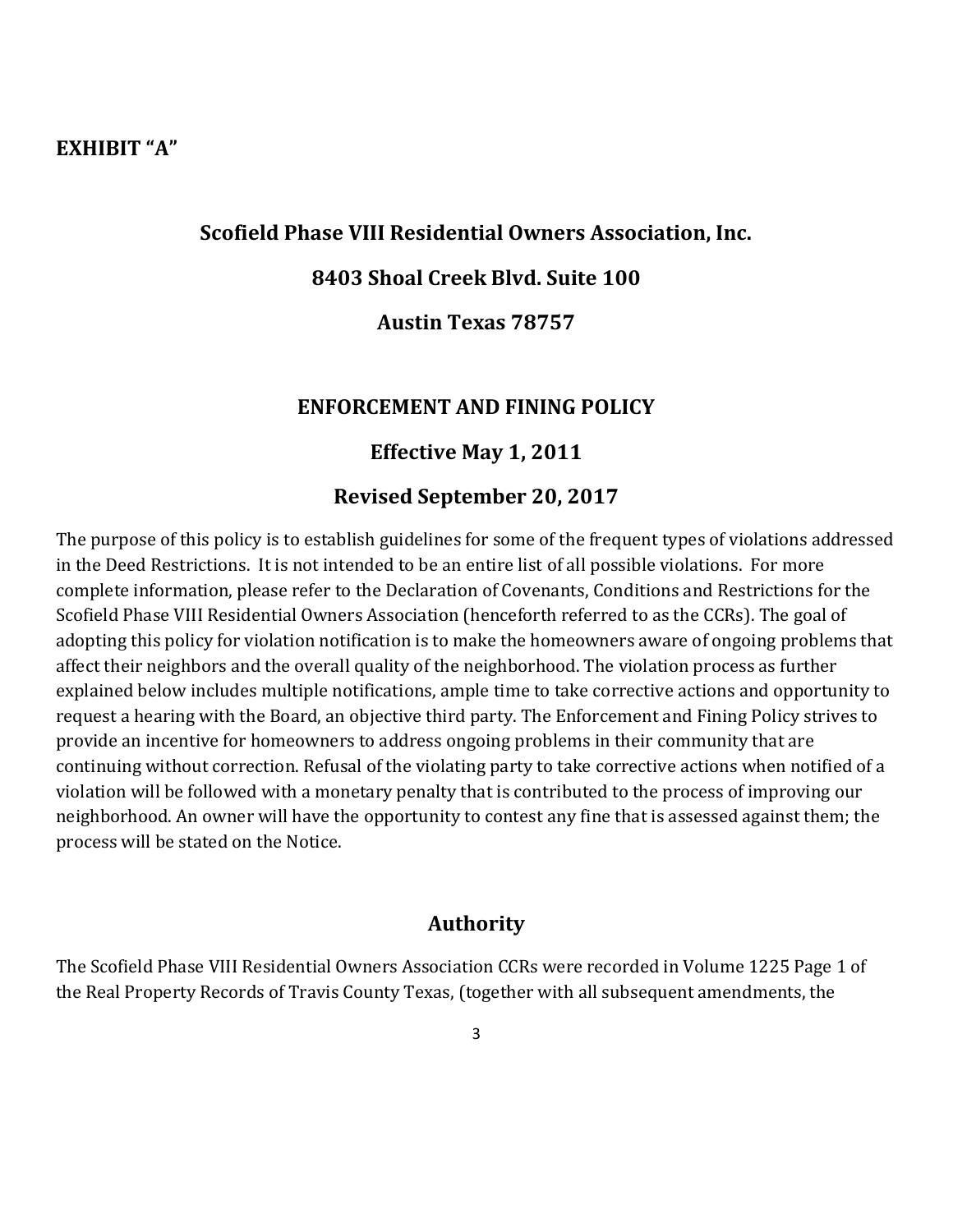"Declarations") and gives the Board of Directors("Board") of Scofield Phase VIII Residential Owners Association the power to adopt rules governing the property described in the Declaration. The Board has adopted the following Enforcement and Fining Policy for Scofield Phase VIII Residential Owners Associati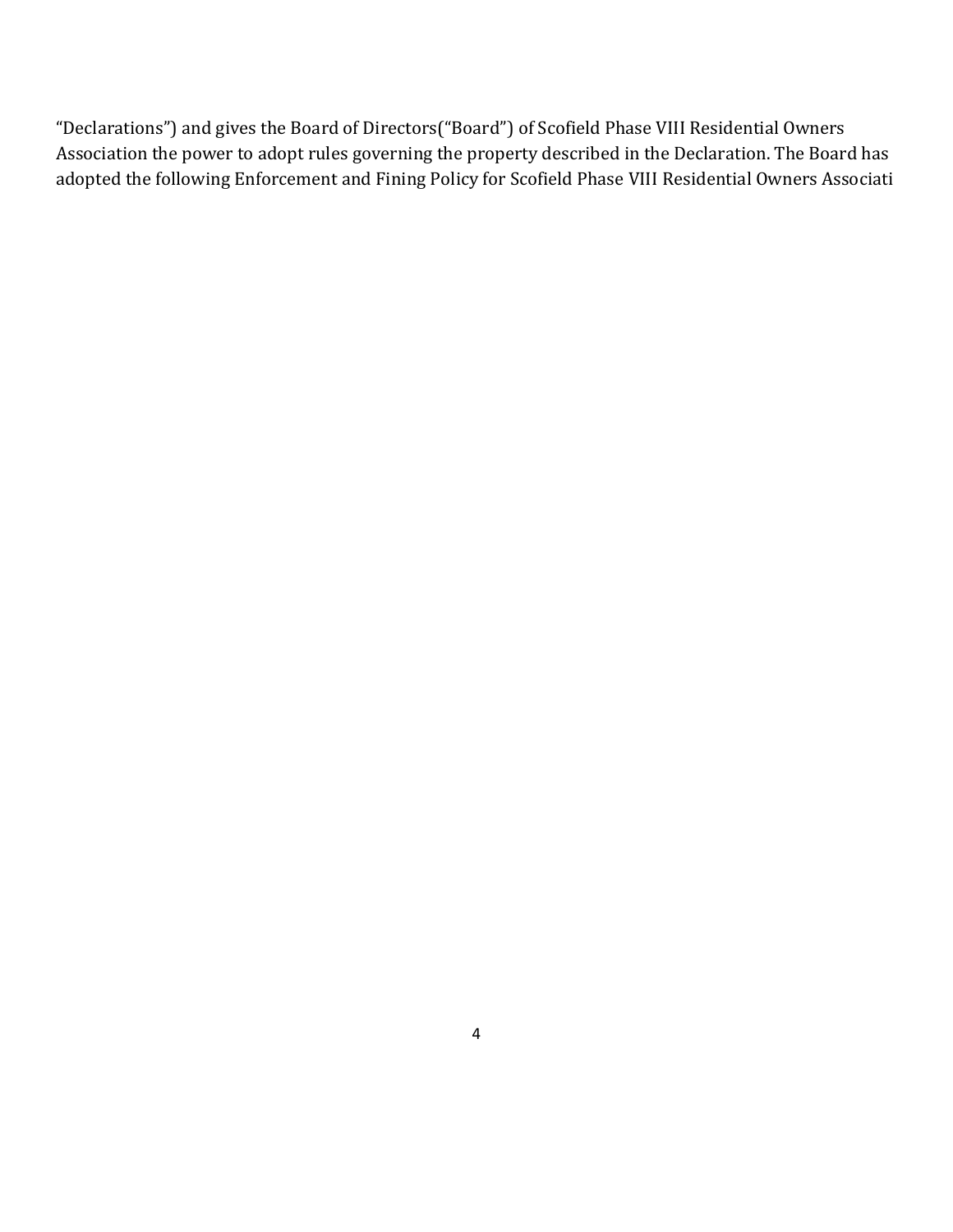A violation may be committed by an Owner, an occupant of the Owner's Lot or the Owner or occupant's family, guests, employees, contractors, agents or invitees. The management company will seek to provide notice to the violating party, but the Owner is responsible for violations which occur on an Owner's Lot without regard as to whether those violations were committed by an occupant other than the Owner, or the Owner's family, guests, employees, contractors, agents or invitees.

# **Notice of Violation**

The Association must comply with any notice requirements of State Law. The Association will not foreclose on your home solely for unpaid fines. Again, Owners are responsible for all violations of their occupants, tenants, guests, agents and invitees. The management company of the Association has the authority to send violation notices unless otherwise directed by the Board. Said Notice shall (i) describe the violation or property damage that is the basis for the fine with picture documentation, (ii) inform the violating party that they are entitled to a reasonable period to cure the violation to avoid the fine, (iii) inform the violating party that they may request a hearing before the Board within 30 days of receiving the Notice.

# **HEARINGS:**

A hearing before the Board may be held to discuss, verify facts and attempt to resolve the matter identified in the Notice. The violating party, whom shall be prepared to present their case, may request and schedule a hearing with the Board within thirty (30) days of receiving the Notice.

# **HEARING REQUESTED:**

If a hearing is requested within the time period specified in the Notice (15 days), and the matter is **not**  resolved as a result thereof, the fine specified in the Notice (or the penalty determined by the Board as a result of the hearing) will be due within ten (10) days after the requested hearing is conducted if the violation is not cured. If the violation is not cured and the fine not paid, the Board may refer the matter to the Association's attorney for further action or consider other remedies at their discretion. In the event the matter is referred to the Association's attorney, attorney's fees and collection costs incurred by the Association will be collected from the Owner as a precondition to settlement unless otherwise approved by the Board.

# **Board decision to pursue enforcement action:**

As a result of the hearing, the decision to pursue enforcement action in any particular case shall be left to the Board's discretion. For example, the Board may determine that, in any particular case: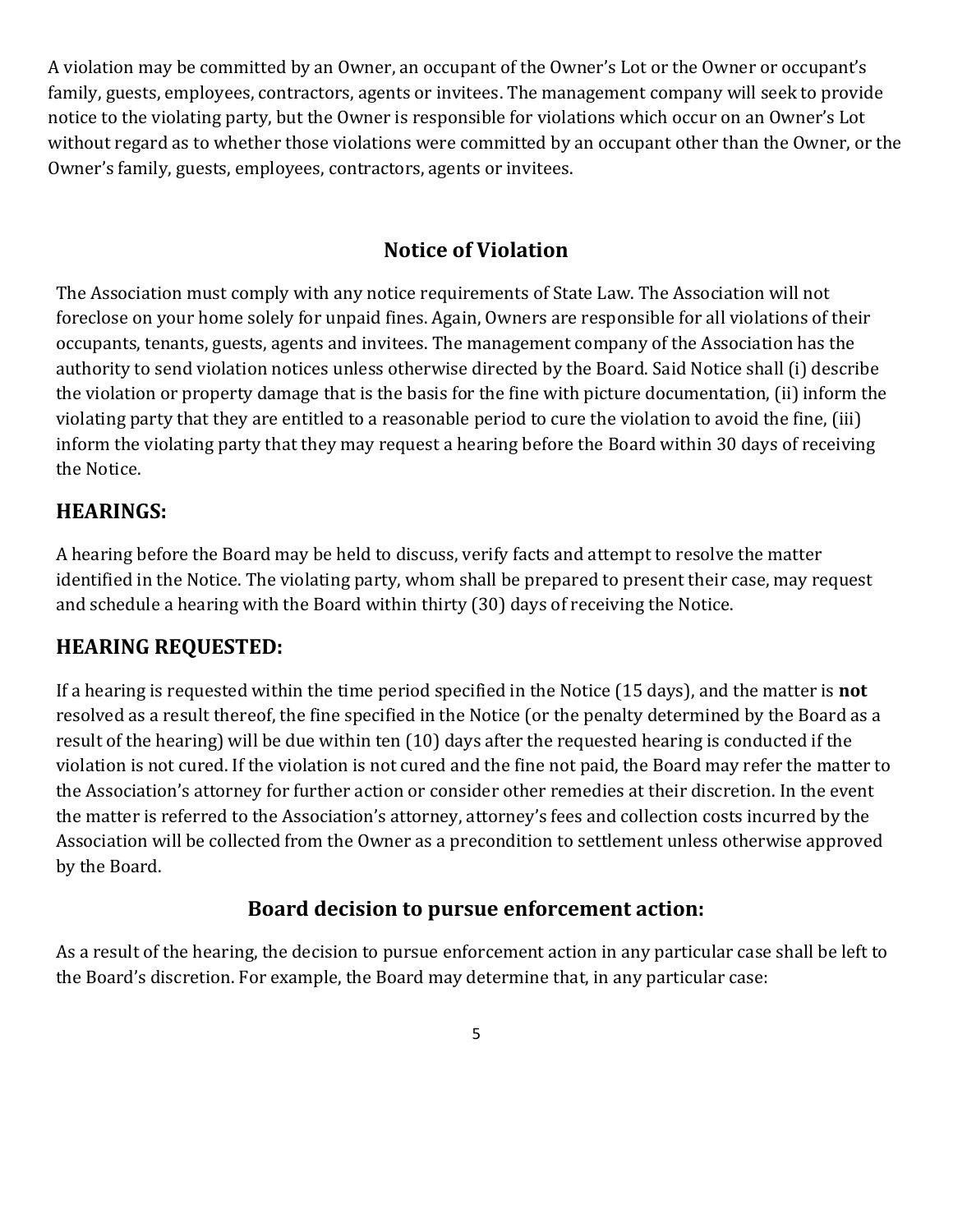- (i) The Association's position is not strong enough to justify taking any or further action
- (ii) The covenant or rule being enforced is, or is likely to be construed as, inconsistentwith applicable law;
- (iii) It is not in the Association's best interest, based upon hardship, expense, or other reasonable criteria, to pursue enforcement action.

# **If the Board elects to enforce an alternative consequence after the violating party's requested hearing, the Board may institute any of the below, which may include, but is not limited to:**

- Suspend an Owner or occupant's right to use recreational facilities within the common areas of the Association;
- Levy late fees, collection costs and/or deed restriction enforcement costs (including attorney's fees) against a Lot; or
- Enter onto an owner's Lot without liability for trespassing and cure any violation of the governing documents and charge the costs to the Owner in order to bring the Lot into compliance with the CCRs (including force mow/tree trimming).

In general, however, the penalty for violation of the covenants, guidelines or rules will be the assessment of a fine against the Owner or violating party.

# **HEARING NOT REQUESTED:**

In the event a hearing is not requested before the Board, any accrued fine is due and payable within 30 days of the Owner receiving the Certified Notice.

# **REPORTING VIOLATIONS**

If a complaint regarding a violation is submitted to the management company and this violation would result in either a fine or action taken by the Board, sufficient documentation of the violation must be provided. The documentation should specify the violation, note the time, date and severity of violation, as applicable. Forms of documentation may include, but are not limited to: written logs, photos, neighbor testimonials, and video or audio recording. Any reports or complaints received without proper documentation which cannot be independently observed and documented by a representative of the Board or management company will not be acted upon. All reported complaints will remain confidential.

# **REPORTING CURED VIOLATIONS**

It is the Owners' responsibility to notify the management company, in writing either by regular postal mail, e-mail or facsimile when a violation has been cured. Fines may continue to be assessed until the management company receives this notification from the Owner.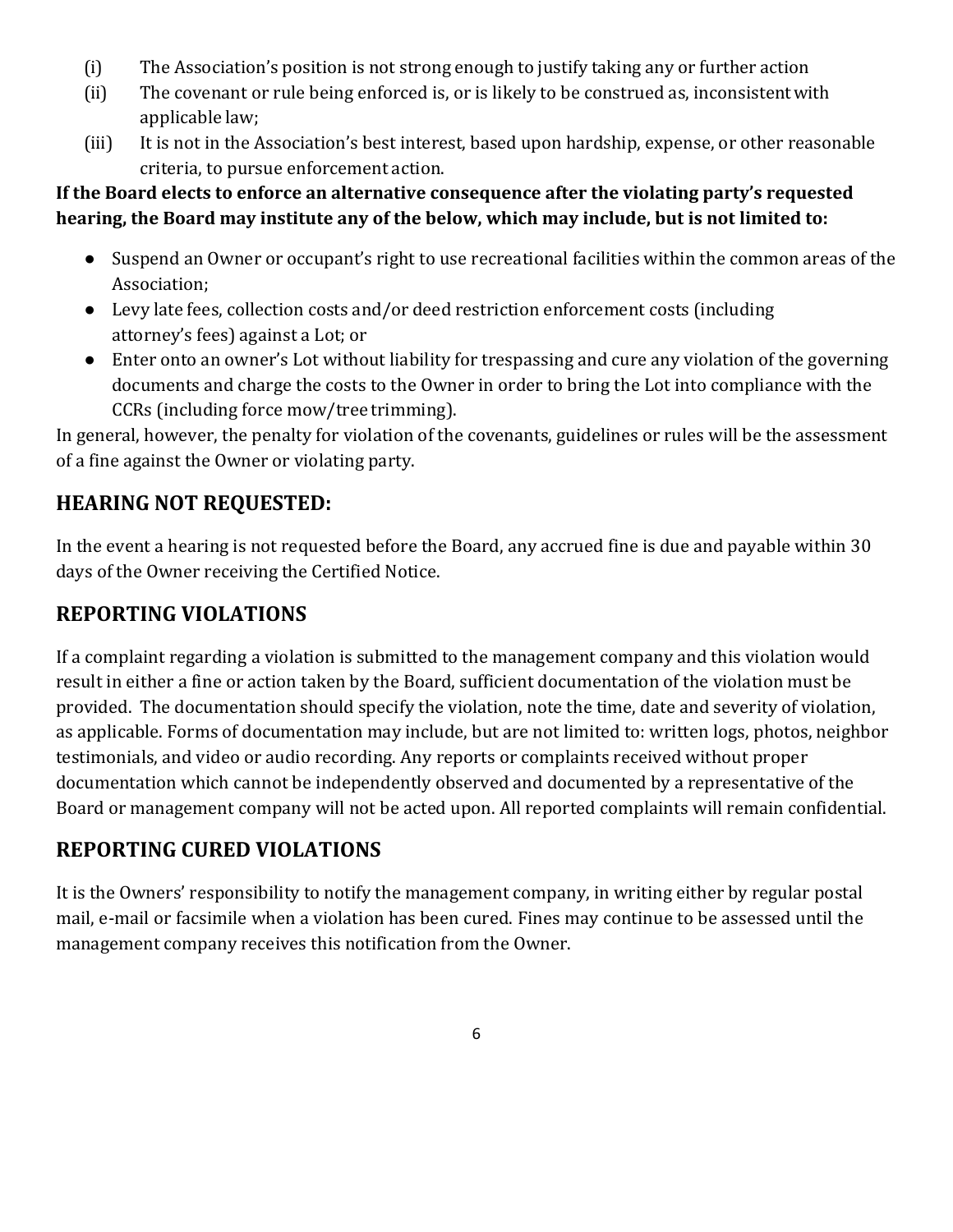# **VIOLATIONS**

All properties should be kept neat and free of debris at all times.

# **LOT MAINTENANCE**

This category covers the day-to-day, ongoing care of every aspect of your Lot.

Please remember that **any** alteration or modification to your lot must have Architectural Control Committee (ACC) approval PRIOR to beginning the work and the submitted plan must be followed.

- All landscaping must be properly maintained. Grasses must be mowed regularly. Grass or other vegetation (including weeds) is not allowed to grow in the cracks of sidewalks or driveways. Weeds are not allowed in lawns or in flower beds. Garden maintenance equipment shall at all times, except when in actual use, be kept in enclosed structures or screened from view.
- Trees and bushes must be trimmed so they are not a safety hazard to pedestrians or vehicle traffic. Specifically, trees or bushes must be trimmed back so that no portion crosses the path of the sidewalk. All trees and bushes must be trimmed to a height of at least eight (8) feet above sidewalks and streets, measured from ground level. Dead bushes and/or trees must be either removed or replaced or other appropriate vegetation planted. No lumber, grass, plant waste, shrub or tree clippings, metals, bulk materials, scrap, refuse, or trash shall be kept, stored or allowed to accumulate on any portion of the property except on trash or bulk pick-up days. Said debris must be screened from view or enclosed in an ACC pre-approvedstructure.

# **CAUTION: DO NOT TRIM OAK TREES BETWEEN FEBRUARY AND JUNE, TO PREVENT THE SPREAD OF OAK WILT. THIS IS A CITY ORDINANCE.**

- Garage doors must be kept in good repair and the door color must match that of the house.A broken garage door must be properly fixed or replaced in a timelyfashion.
- Fencing must be maintained in good condition. Broken slats must be replaced with #1 grade cedar slats.
- Trim on the houses must be maintained, including wood trim on windows, where applicable.The absence or peeling of paint on any portion of the home is notacceptable.
- Miscellaneous items may not be stored on front lawns. These include, but are not limited to, dog kennels, plastic lawn decorations, barbeque grills, storage pods orsheds.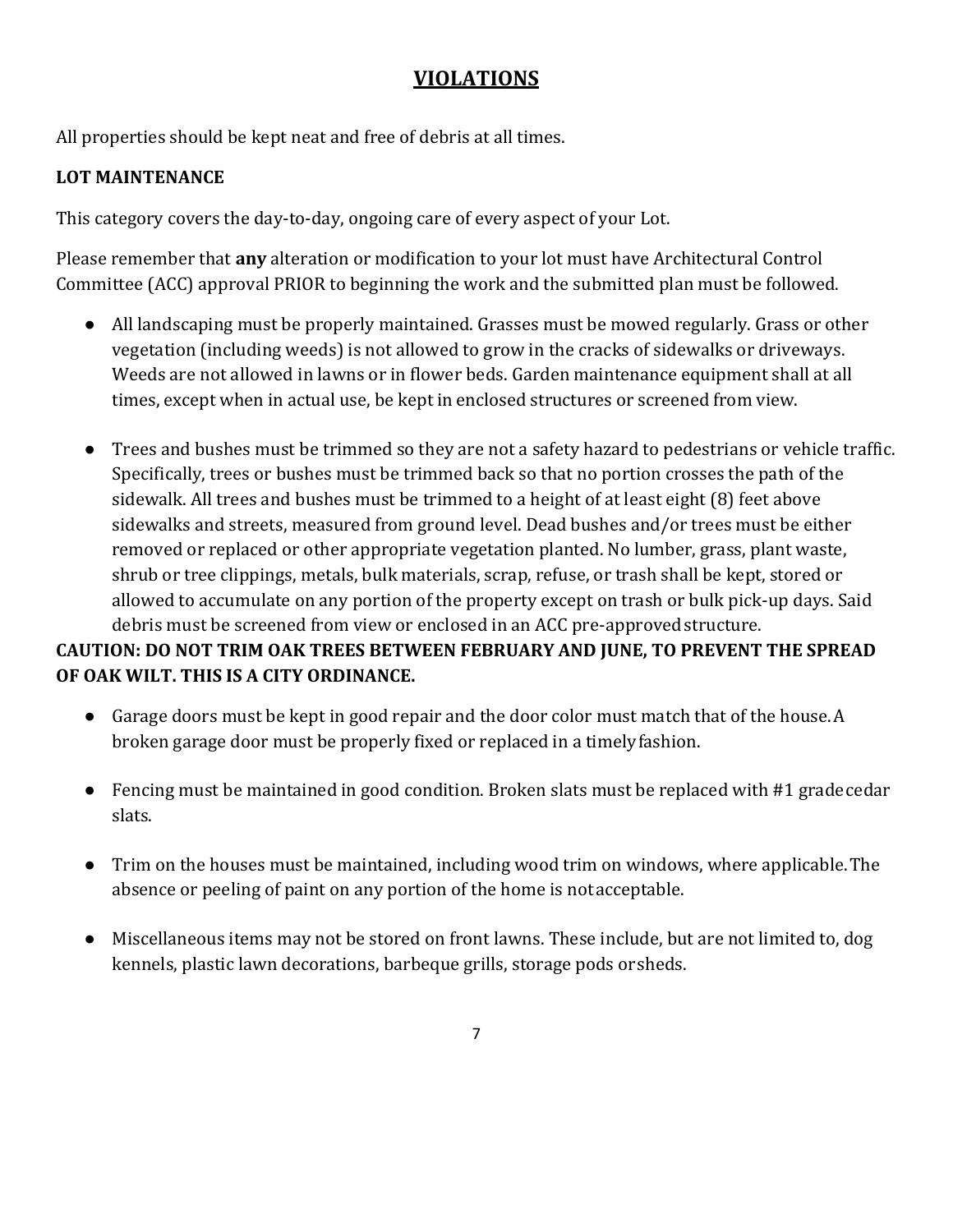# **TRASH CANS (STORAGE or IN –VIEW)**

- Trash can and recycling bin storage, receptacles in view: All trash and recycling receptaclesmust be hidden from general view except on trash/recycle pick-up days. If a receptacle can be seen from the street, then they are not out of view.
- Summarized below are four acceptable alternatives to appropriately secure your trash and recycling receptacles from view on non-trash/recycling pickupdays:
	- 1. **Fence.** Place your container behind an existing privacy fence.
	- 2. **Fence Enclosure.** The ACC has pre-approved structures constructed as follows:
		- a. An area surrounded by a six (6) foot high, wood privacy fence, where the area is against the side or rear wall of the residence (with no roof) and is no larger than four (4) feet deep and six (6) feet wide. The enclosure will have a gate.

*\*If you meet the specifications, you do not need to submit plans for approval to the ACC. Otherwise you need to request ACC approval.*

- 3. **Landscaping.** Created foliage screens which not only add greenery to your yard, but also inexpensively screen their trash and recycling receptacles. The ACC has determined that landscape screening does not require prior written approval providing it does not alter the drainage plan of the lot or cause a slight impediment to neighboringlots.
- **4. Garage.**

# **PARKING**

# **GENERAL**

- **1.** There must not be more vehicles parked or stored at a residence than there are licensed drivers. All vehicles must be operational.
- **2.** Vehicles that are regularly parked in view may not be parked on the front or back grass oron sidewalks at any time. Vehicles may not be parked on saidLot so that they are in anyway "hovering" over the community sidewalk. No vehicles with a broken windshield, flat tires, inoperable (not functional), junk or racing vehicles shall be located on any Lot temporarily or permanently. **Proper authorities will be contacted to enforce procedures to remove abandoned and/or inoperable vehicles from the street and right-of-ways.**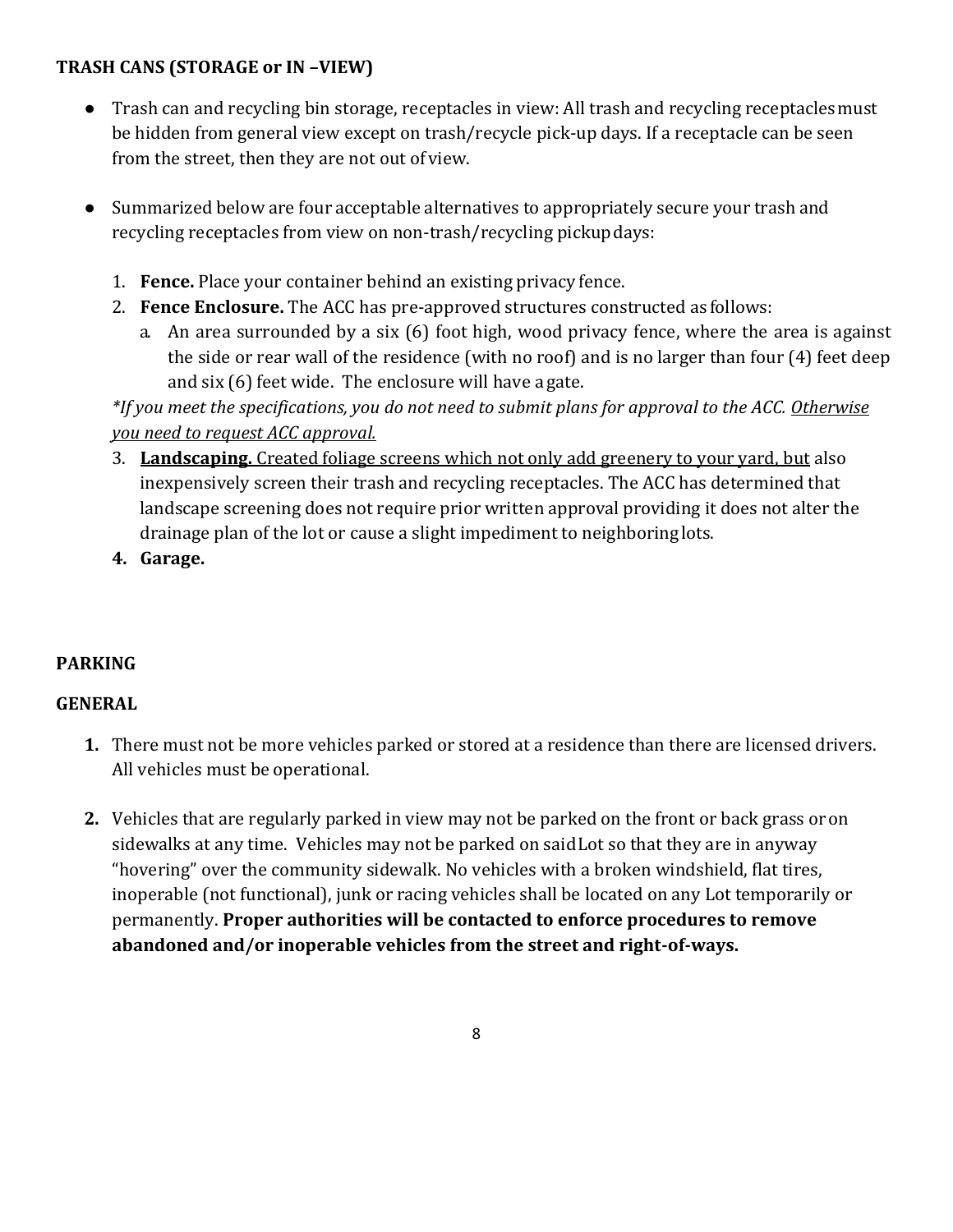# **INOPERABLE VEHICLES**

Inoperable/unsightly vehicles includes, but is not limited to, vehicles elevated for some period of time and vehicles in need of required parts or maintenance (i.e. missing components, flat or missing tires). No inoperable automobiles or other vehicles may be parked overnight on any roadway within the property. Inoperable vehicles (as well as any operable vehicle) may not be supported by bricks, stands, lumber or other means on resident's Lot in excess of 24 hours.

## **RECREATIONAL VEHICLES**

Recreational vehicles (boats, jet skis, mobile homes, travel trailers, campers, RV's, off-road vehicles, etc.) and trailers (hauling, storage, utility) may not be parked on any Lot or within the neighborhood without prior authorization from the management company or Board. Special considerations will be given, but limited to 72 hours, in the case of preparation and unloading of recreation vehicles and trailers. Removal of the recreational vehicles or trailer for short periods of time, so as to avoid the intent of this provision, shall NOT affect the running of the time periods set out herein.

## **COMMERCIAL VEHICLES & EQUIPMENT**

Commercial vehicles (larger than passenger – graders, trucks other than pick-ups, tractors, buses), work trailers, and equipment shall NOT be parked in the neighborhood (overnight or temporarily). Only one company-provided, passenger (i.e. marked van, car, pick-up) vehicle per household shall be parked in the neighborhood (overnight or temporarily).

#### **OTHER ITEMS**

#### **DECORATIONS**

- 1. **HOLIDAY DECORATIONS.** These items must be removed 30 days after the holiday has ended. Christmas decorations may not be displayed prior to Nov.15th. None of these items,including lights, may be made a permanent fixture to the home.
- 2. **YARD DECORATIONS.** Yard decorations are items displayed in the front yard of a lot on a regular basis. No plastic lawn decorations are acceptable in the front yard of alot.

#### **LAWN FURNITURE**

Lawn furniture in good repair is allowed on front porches but may not be left out on lawns as to be visible from other lots, unless, with ACC approval, it is incorporated into the landscaping theme of the yard. Lawn mowers, edgers, rakes, and all other lawn maintenance equipment may not be left in view when not in use.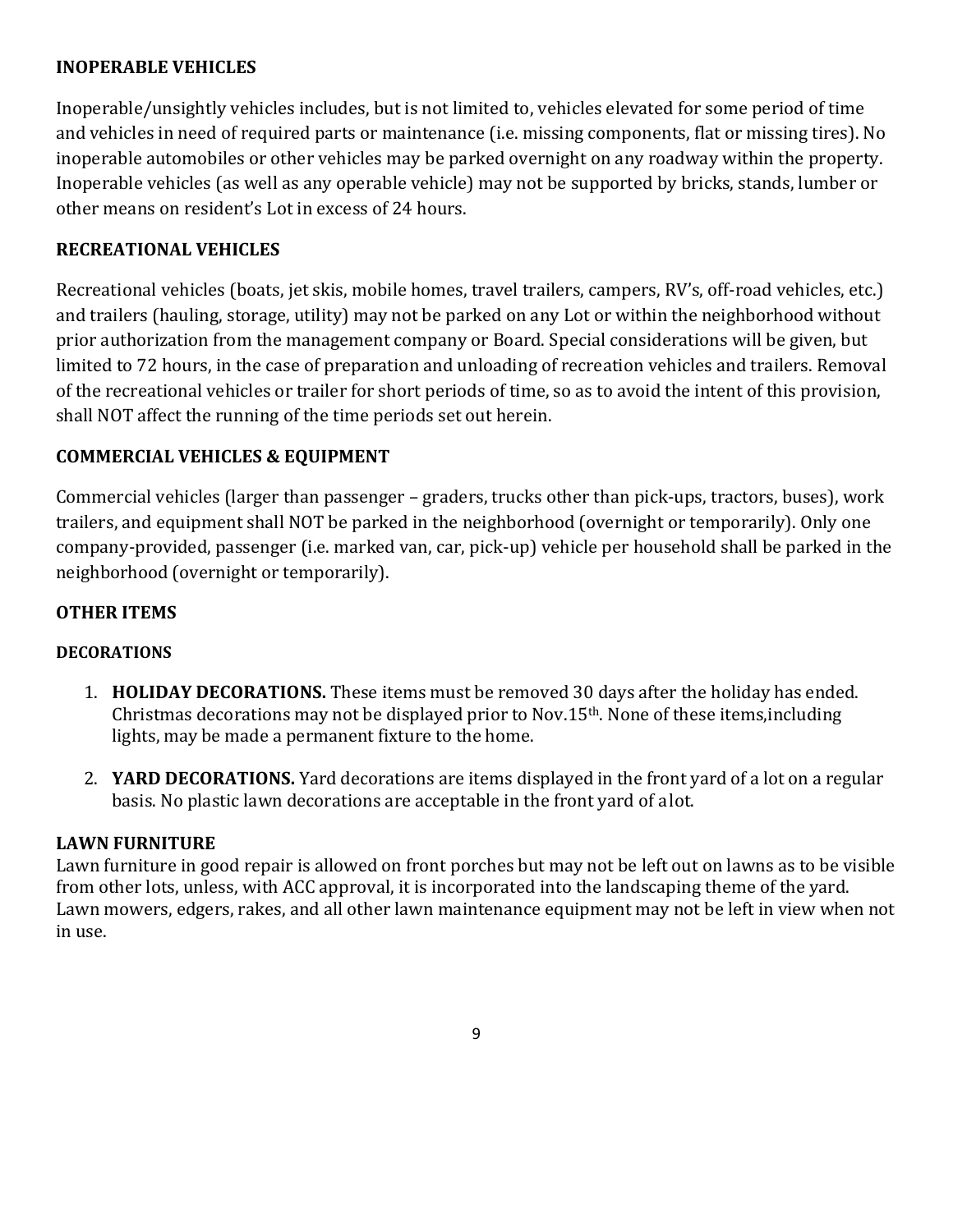#### **RECREATIONAL EQUIPMENT**

Unsightly recreational equipment is defined as volleyball nets, soccer goals, trampolines, skateboard ramps and barbeque grills. Except when in actual use, these items shall be kept either stored in the garage, in the rear of the residence and/or screened from public view so long as not to be visible from the front of the house.

## **CLOTHESDRYING**

Clothes drying outdoors may not be viewable from any portion of the Lot or from the street. No structure meant to be used to dry clothing shall be erected on the property as to be visible from any Lot or public street.

#### **SIGNAGE**

Signs are allowed on the Lot to advertise a residence that is for sale or for rent (1 sign per lot). Also permitted, are signs that advertise a renovation or repair. These signs may be no larger than an four foot square. It is permissible to display signs for your home security company or signage to meet legal postings for surveillance cameras. Political signage must be removed after 15 days of the event.

#### **NOISE**

Noise is considered a situation that is an annoyance to your neighbor(s). No exterior speakers other than those connected to a security system shall be on any portion of the property. No noise or nuisance shall exist on any portion of the property so as to be offensive or detrimental to any portion of the propertyor adjoining properties.

#### **ANIMALS**

Animals not considered to be domestic may not be kept, maintained, or cared for on the property. These prohibited animals include, but are not limited to: pigs, hogs, swine, poultry, fowl, wild animals, horses, cattle, sheep, goats, or any similar animals. No animal shall be allowed to make an unreasonable amount of noise or to become a nuisance.

No domestic pet, such as dogs or cats, may be allowed on property other than the Owners unless confined with a leash. You may not operate a kennel or breeding operation out of your home. The area where your domestic animals are kept must be clean and sanitary and free of refuse, insects, and waste at all times.

#### **WINDOW COVERINGS**

Foil, butcher paper, sheets, blankets or newspaper are not an acceptable window covering. Temporary window coverings may be used for a period of ninety (90) days after closing on your home.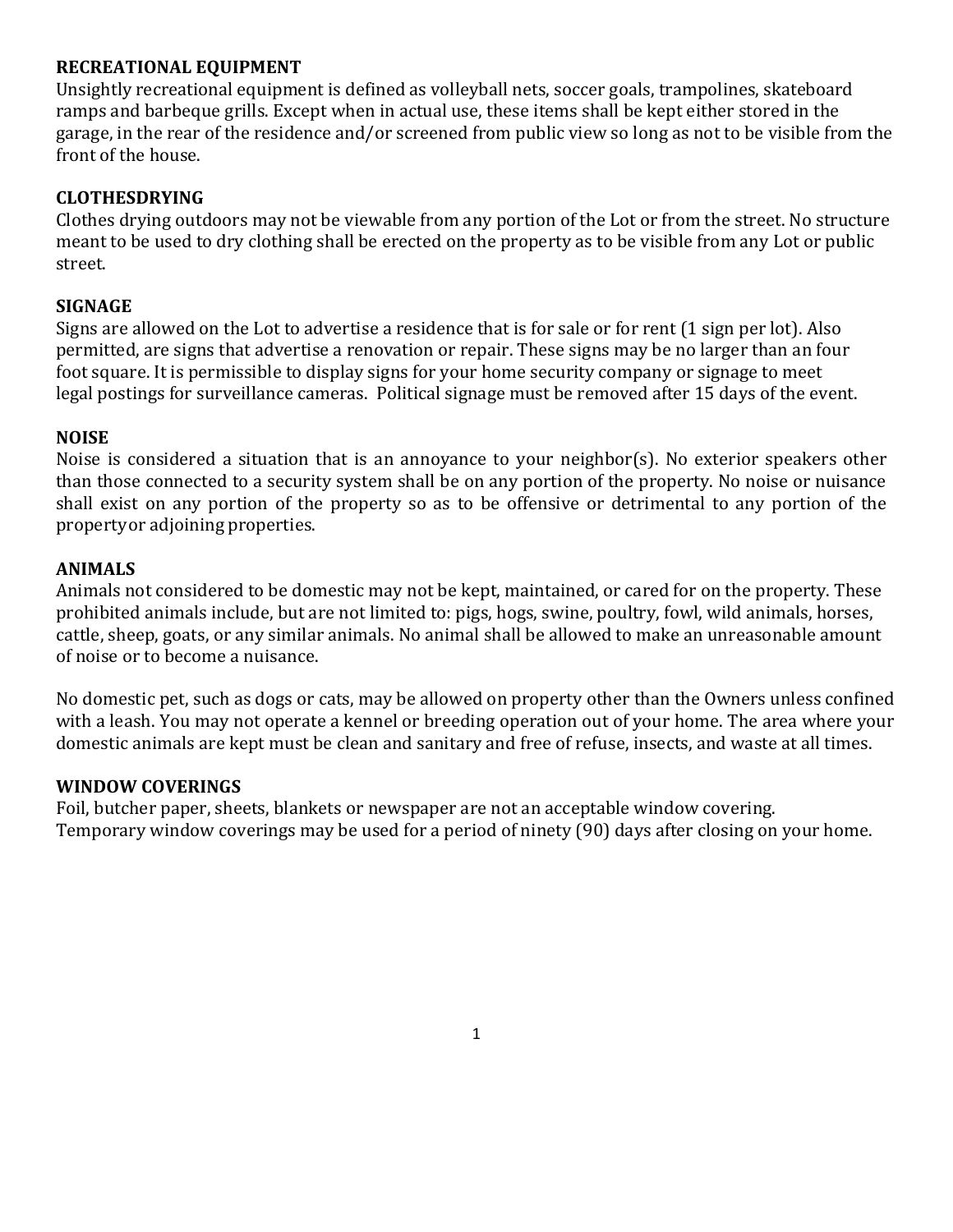#### **SCHEDULE OF FINES:**

## **LOT MAINTENANCE, PARKING or OTHER**

#### **DEFINITIONS:**

**First Offense** – A first offense means that the Owner or other party has not violated a similar covenant, guideline or rule within six (6) months from the date of any prior notice describing such violation.

**Repeat Violations** – A repeat violation means that the Owner or other party has violated a similar covenant, guideline or rule (within same violation category) within six (6) months from the date of any prior notice describing such violation.

# **For each violation of Lot Maintenance, Parking or "Other Category" issues, warnings and fines will be assessed as follows:**

1<sup>st</sup> offense will receive a warning courtesy letter (example: grass needs mowing).

2nd offense of a similar kind (grass needs mowing) will receive a \$50 fine.

 $3<sup>rd</sup>$  offense of a similar kind (grass needs mowing) will result in a certified letter, mailed at a cost to the homeowner, and a \$100.00 fine

4th offense of a similar kind will result in a certified letter, mailed at a cost to the homeowner, and a \$150.00 fine

To summarize, 3 similar kind violation notices (grass needs mowed) will receive a \$300.00 fine plus certified letter costs. This method will be followed for all violations occurring for Lot Maintenance, Parking or "Other" category matters.

After the 4th violation letter is sent, the Board reserves the right to pursue legal action and/or other remedies to cure the violation at the Owner's expense if the violation remains unresolved.

If the condition that caused the violation is resolved and remains resolved for six (6) months, the process will then begin again as the first violation.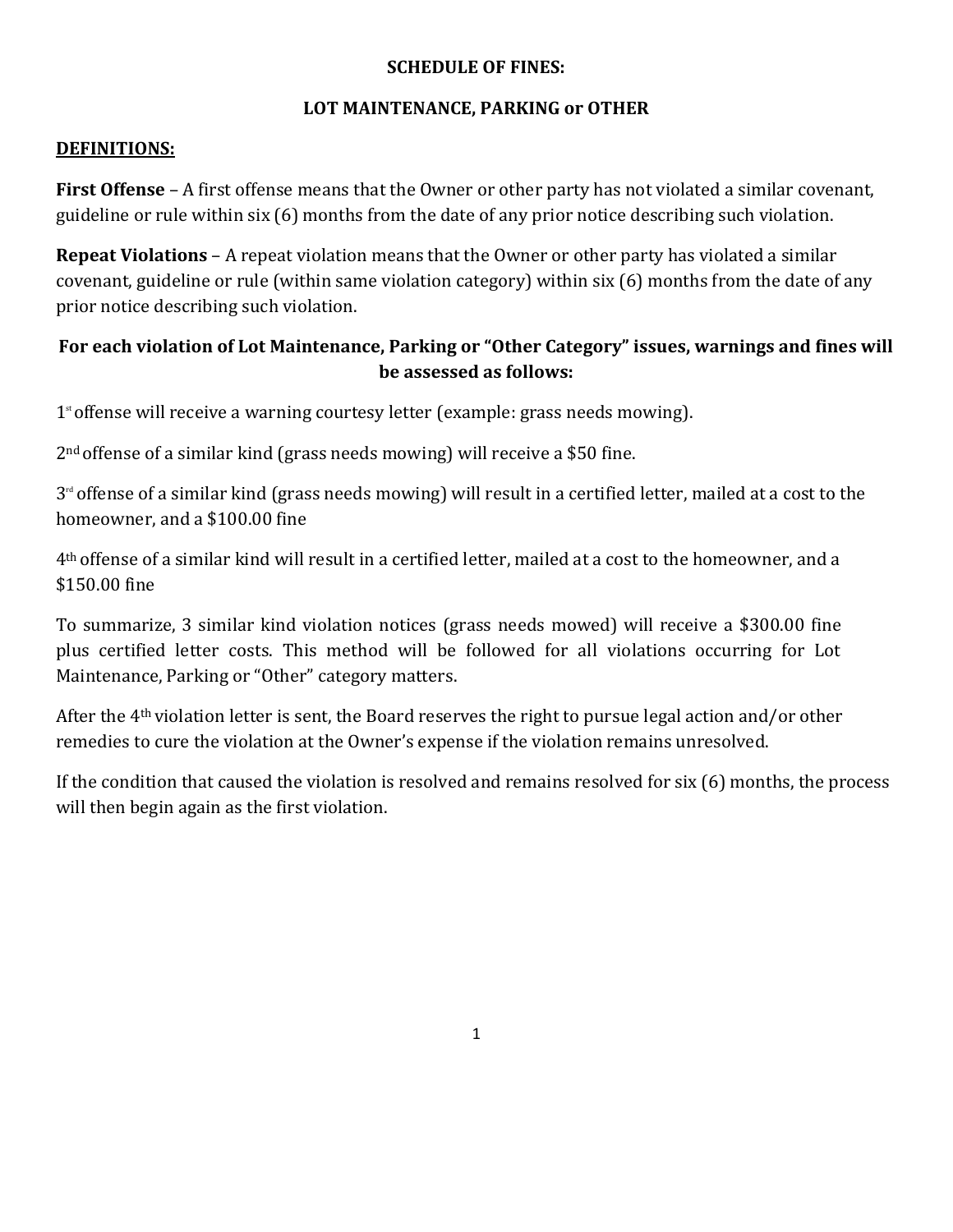## **SCHEDULE OF FINES:**

#### **TRASH CAN AND RECYCLING BIN VIOLATIONS**

#### **DEFINITIONS:**

**First Offense** – A first offense means that the Owner or other party has not violated a similar covenant, guideline or rule within six (6) months from the date of any prior notice describing such violation.

**Repeat Violations** – A repeat violation means that the Owner or other party has violated a similar covenant, guideline or rule (within same violation category) within six (6) months from the date of any prior notice describing such violation.

## **For violation of trash can storage issues, warnings and fines will be assessed as follows:**

1<sup>st</sup> offense will receive a warning courtesy letter.

2 nd offense of a similar kind will receive a \$25.00 fine.

 $3<sup>rd</sup>$  offense of a similar kind will result in a certified letter, mailed at a cost to the homeowner, and a \$50.00 fine.

4 th offense of a similar kind will result in a certified letter, mailed at a cost to the homeowner, and a \$75.00 fine.

For example, 3 trash can violation notices will receive a \$150.00 fine, plus certified letter costs.

After the 4th violation letter is sent, the Board reserves the right to pursue legal action and/or other remedies to cure the violation at the Owner's expense if the violation remains unresolved.

If the condition that caused the violation is resolved and remains resolved for six (6) months, the process will then begin again as the first violation.

# **ACC VIOLATIONS**

Anytime a resident wishes to make a change to their landscaping, additions to the property or add to their home, an ACC application must be filed for approval. All denied ACC applications may be appealed with the Board at a scheduled hearing. Items that require ACC approval include, but are not limited to: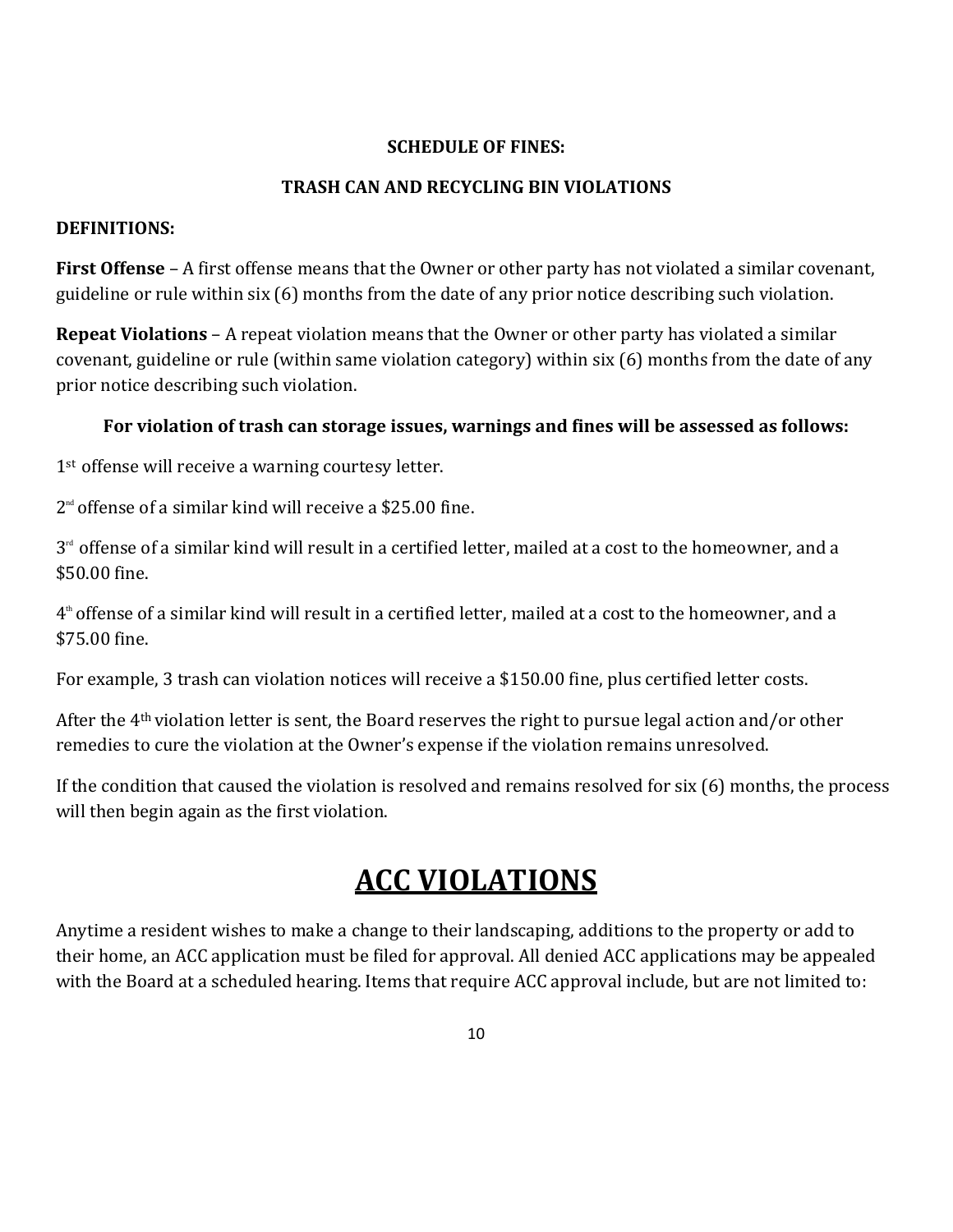| <b>Storage Sheds</b>  | <b>Sprinkler Systems</b>                       | <b>Playscapes</b>            | <b>Masonry Retaining Walls</b> |
|-----------------------|------------------------------------------------|------------------------------|--------------------------------|
| <b>Decks</b>          | Antennas                                       | <b>Removal of Trees</b>      | Landscaping changes            |
| <b>Pools</b>          | <b>Temporary Structures</b><br>(awnings/tents) | Arbor/Patio<br><b>Covers</b> | <b>New Roof</b>                |
| <b>Room Additions</b> | <b>Solar Panels</b>                            | <b>Fences</b>                | <b>Basketball Goals</b>        |

# **SCHEDULE OF FINES:**

## **ARCHITECTURAL CONTROL VIOLATIONS**

# **VIOLATION #1: ACC APPROVAL NOT OBTAINED PRIOR TO WORK INITIATED, warnings and fines will be assessed as follows:**

1<sup>st</sup> offense will receive a warning courtesy letter along with a blank copy of the ACC application to be completed by the homeowner.

Thirty (30) days is the allowed period to complete the ACC application, obtain appropriate neighbor signatures, and to submit the application to the management company for approval.

 $2^{\text{nd}}$  offense will result in a certified letter, mailed at a cost to the homeowner, and a \$150.00 fine.

The Board reserves the right to pursue legal action and/or other remedies to cure the violation at the Owner's expense if the violation remains unresolved.

# **VIOLATION #2: ACC APPROVAL OBTAINED BUT WORK DID NOT MATCH THE PROJECT AS APPROVED IN THE ACC APPLICATION, warnings and fines will be assessed as follows:**

1<sup>st</sup> offense will receive a warning courtesy letter.

Thirty (30)days is the allowed period to remedy the situation and bring the project to code, unless the Board determines more time is necessary to resolve the project.

2ndoffense will result in a certified letter, mailed at a cost to the homeowner, and a \$150.00 fine.

The Board reserves the right to pursue legal action and/or other remedies to cure the violation at the Owner's expense if the violation remains unresolved.